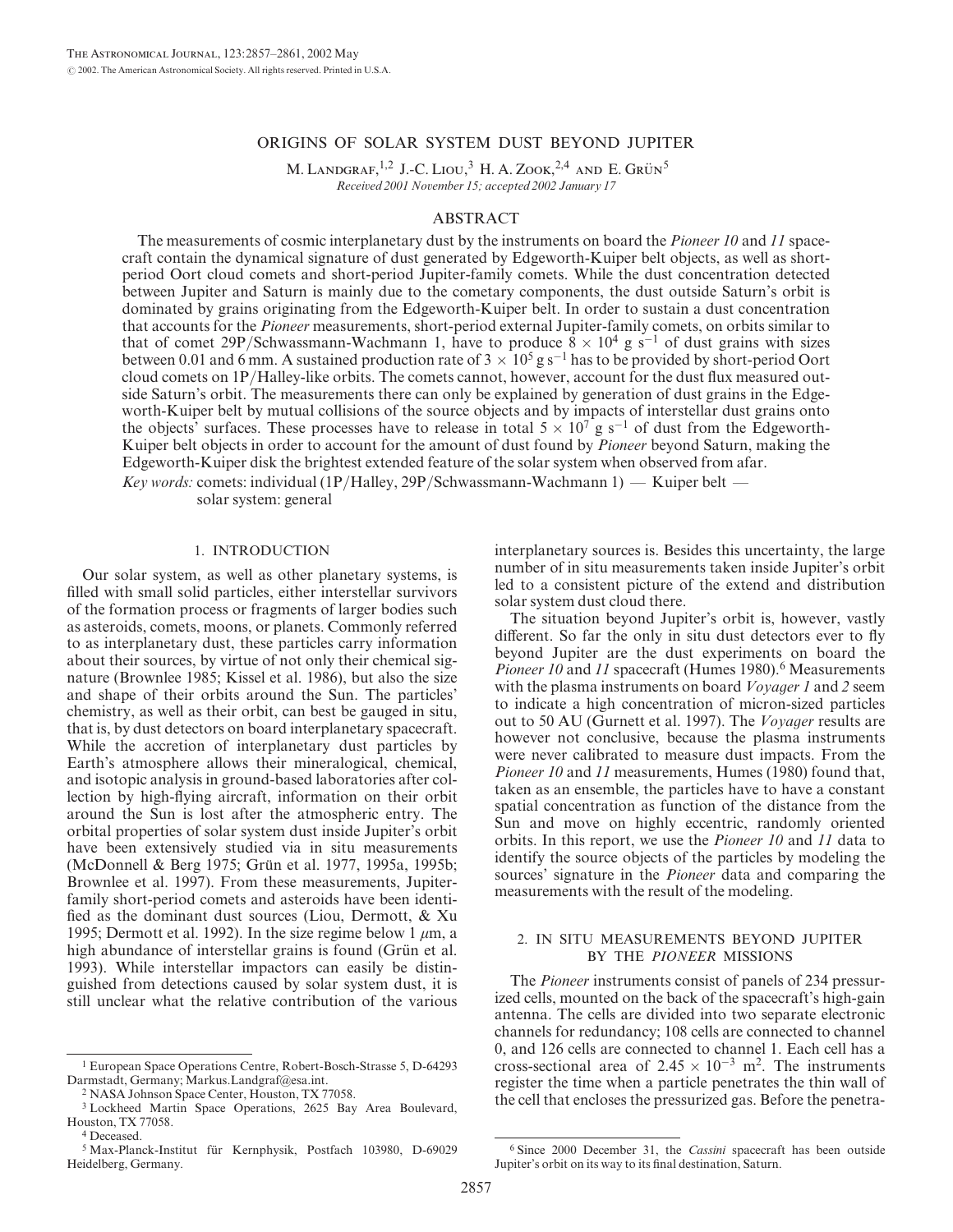

FIG. 1.--Overview of the orbits of the Pioneer spacecraft (thick solid lines) and potential dust source objects (dotted lines). The orbits of the planets Earth, Jupiter, Saturn, Uranus, Neptune, and Pluto are shown as thin solid lines. As representatives of the dust sources comets 1P/Halley and 29P/Schwassmann-Wachmann 1, the Centaur object 2060 Chiron and the Trans-Neptunian objects 1994 JS, 1994 JR<sub>1</sub>, and 1995 DA<sub>2</sub> are shown. Fig. 2.—Radial profiles of the distribution of interplanetary dust in the Trans-Neptunian objects 1994 JS, 1994 JR<sub>1</sub>, and 1995 DA<sub>2</sub> are shown. e

tion, the gas acts as an insulator between two electrodes, and as it escapes into the vacuum of space, the electrodes discharge and the resulting electrical signal is registered as a penetration event. The sensitivity of the instrument, that is, the minimum impact mass and velocity that cause a penetration, is determined by the thickness of the cell walls. On the Pioneer 10 experiment, walls of 25  $\mu$ m were used, and on *Pioneer 11* the cell walls were 50  $\mu$ m thick. At a typical impact velocity of 20  $km s^{-1}$ , the *Pioneer 10* cells are penetrated by particles with an equivalent diameter larger than 10  $\mu$ m, and the *Pioneer 11* cells are penetrated by 21  $\mu$ m particles (Humes et al. 1974).<sup>7</sup> The surfaces of the *Pioneer* instruments always point nearly opposite to the high-gain antenna, away from Earth. Beyond Jupiter, this means the instruments are oriented mainly away from the Sun with an effective field of view of  $1.6\pi$  sr (240 $^{\circ}$  opening angle). The Pioneer 10 instrument took measurements from the launch on 1972 March 2 until it failed on 1980 May 10 as a result of the low temperatures, 18 AU from the Sun (for the geometry of the spacecraft trajectories, see Fig. 1). Pioneer 11 performed dust measurements from launch on 1973 April 5 until it was switched off 1983 September 25. Explore the proof of the set of the proof of the set of the proof of the set of the proof of the set of the set of the set of the set of the set of the set of the set of the set of the set of the set of the set of the set

The Pioneer dust instruments successfully detected 225 penetrations altogether; however, they did not work flawlessly. On Pioneer 10 one channel failed completely, and on Pioneer 11 an unexplained discrepancy between the rate of penetrations measured by each channel was observed. The flux measured by one channel of the *Pioneer 11* instrument is consistently higher than the flux measured by the other. Because the angular sensitivity of both channels is identical,



outer solar system. (a) Concentration of dust particles from 1P/Halley-type comets ("HTC"), comets of the 29P/Schwassmann-Wachmann 1 type ('' SW1TC ''), and Edgeworth-Kuiper belt objects ('' EKBO '') that is needed to account for the *Pioneer 10* measurements. (b) Comparison of the calculated radial flux signatures of the various sources with the penetration fluxes measured by *Pioneer 10 (diamonds;* error bars indicate  $1 \sigma$  errors). Particles from HTCs contribute mainly inside Jupiter's orbit, SW1TC particles between 6 and 7 AU, and particles from EKBOs dominate outside 10 AU. (c) Profile of the penetration flux of the Pioneer 11 dust instrument (diamonds, channel 0 data; triangles, channel 1 data). The profile is very flat as a result of the triple passage of Pioneer 11 through the 4–5 AU region.

this discrepancy can only be due to a malfunction of one of the channels. Despite these inconsistencies, we consider the Pioneer dust data to be reliable for the following reasons: (1) the rate of detected events increased sharply during the flybys of Jupiter and Saturn, which is not expected for random noise, and (2) the flux densities measured by Pioneer 10 and 11 at 1 AU are in accord with measurements by Explorer 23, an Earth-orbiting spacecraft that was equipped with similar instruments (Humes 1976). The discrepancy between the Pioneer 11 channels can be explained by either the loss of cells on one of the channels during the launch of the spacecraft, or by electronic noise in one of the channels. Figures 2a and 2b show the interplanetary penetration flux<sup>8</sup> on the Pioneer dust instruments as a function of time and distance from the Sun. After launch, the dust flux measured by *Pioneer 10* was  $2 \times 10^{-5}$  m<sup>-2</sup> s<sup>-2</sup>, continuously decreasing with heliocentric distance to  $3 \times 10^{-6}$  m<sup>-2</sup> s<sup>-1</sup> at Jupiter distance. After passing Jupiter's orbit, the flux measured by Pioneer 10 stayed almost constant. Because of the lower abundance of large grains, the fluxes measured by the less sensitive *Pioneer 11* instrument were smaller, but they draw

<sup>&</sup>lt;sup>7</sup> Assuming a grain mass density of 1 g cm<sup>-3</sup>.

<sup>8</sup> Penetrations per unit area and time, sliding mean over four penetration events; penetrations during the flybys of the planets have been removed.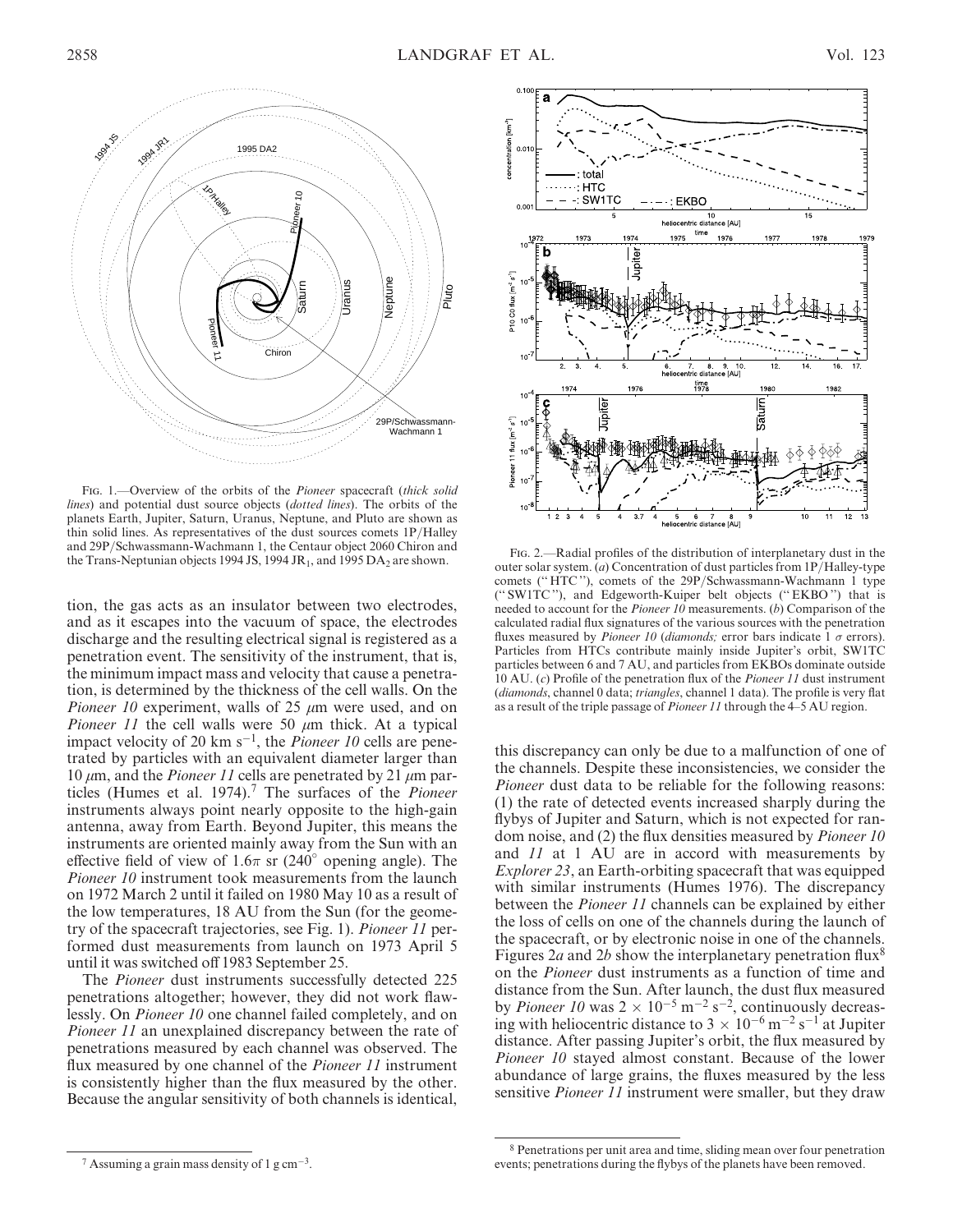helia beyond Neptune, eccentricities below 0.1, and inclinations below 20 , which includes classical as well as scattered members of the Edgeworth-Kuiper belt (Brown 2001).

# 3. SOURCES OF DUST BEYOND JUPITER

What are the sources of the particles that penetrated the cells of the Pioneer dust instruments? The interstellar dust stream that was discovered by the dust instrument on board Ulysses causes an approximately constant dust concentration around the Sun, which potentially explains the constant penetration rate of the Pioneer instrument. However, from extrapolation of the flux-mass distribution of interstellar dust measured by *Ulysses* to the *Pioneer 10* threshold mass, it follows that less than  $10^{-8}$  m<sup>-2</sup> s<sup>-1</sup> interstellar penetrations of Pioneer 10 cells can be expected (Landgraf et al. 2000), less than 1% of the measured flux. We are thus left with interplanetary particles as the cause for the penetrations detected by the Pioneer dust experiments. Since the abundance of interplanetary particles decreases steeply with their size (Grün et al. 1985), we can assume that the penetrations were caused mainly by particles with sizes just above the detection threshold of the instruments, that is, with diameters on the order of 10  $\mu$ m. Particles in this size regime move approximately on Keplerian orbits, because their dynamics are dominated by solar gravity. Over long timescales, the orbits evolve under Poynting-Robertson (P-R) and solar wind drag. This drag force is caused by the relativistic aberration of the sunlight and solar wind particles (Burns, Lamy, & Soter 1979). The effect of P-R and solar wind drag is to remove energy from a particle's orbit, causing a slow inward-directed spiral motion. The aphelion of the source object of a particle must therefore be equal to or larger than the particle's distance from the Sun. Consequently, the sources of the constant flux of particles measured by Pioneer outside Jupiter must lie beyond Jupiter's orbit.

We distinguish three dynamical families that we consider as potential dust sources: 1P/Halley-type comets (HTCs; short-period Oort cloud comets), comets of the 29P/ Schwassmann-Wachmann 1 type (SW1TCs; short-period Jupiter-family comets with perihelia close to Jupiter's orbit), and Edgeworth-Kuiper belt objects (EKBOs). Both 1P/ Halley and 29P/Schwassmann Wachmann 1 have been reported to be prolific sources of dust (Kissel et al. 1986; Fulle 1992) as they disintegrate because of solar heating. For EKBOs, the release of dust has been proposed to be the result of mutual collisions (Backman, Dasgupta, & Stencel 1995; Stern 1996) and impacts by interstellar particles (Yamamoto & Mukai 1998). Another potential source of dust outside Jupiter is the Centaur objects, which orbit the Sun between Saturn and Uranus. They are however not considered strong sources, because their number is too small to cause frequent collisions, and dust particles released by them are likely to be ejected from the solar system as a result of their highly eccentric orbits, which cross the orbits of several giant planets. They are also too far from the Sun to exhibit strong cometary activity (Brown & Luu 1998). The dynamical families of source objects described above are defined by their interaction with the major planets. A comet is considered an HTC if its perihelion is inside Jupiter's, its aphelion outside Neptune's orbit, and its inclination between 160° and 180°. SW1TCs have their perihelia close to Jupiter's orbit, eccentricities below 0.1, and inclinations below 10°. Finally, members of the EKBO family have peri-

# 4. DUST DISTRIBUTION BY ORBITAL EVOLUTION

What is the signature of particles from HTCs, SW1TCs, and EKBOs in the Pioneer data? The particles' equilibrium distribution in the solar system is determined by their initial orbit after they have been released from the source object,<sup>9</sup> and by their orbital evolution under P-R and solar wind drag, as well as under gravitational perturbations by the planets. The effect of a planet's gravity on the grains is strongest when the orbital period of the planet and the particle have an integer ratio, that is, when the particle is in a mean motion resonance (MMR) with the planet. An MMR is described by the ratio  $p : q$ , where q is the number of orbits the particle completes in the time the planet orbits the Sun  $p$ times. The effect of exterior MMRs, for which  $p > q$ , on the spatial distribution and orbits of dust particles in the solar system has been predicted (Jackson & Zook 1989) and observed (Dermott et al. 1994). When a particle is in an exterior MMR, its sunward motion is temporarily halted because the energy loss due to P-R and solar wind drag is compensated by the resonant interaction with the planet's gravitational field. But then the eccentricity of the particle's orbit increases until a close encounter with the resonant planet or a neighboring planet ejects the particle from the resonance. Depending on the planet's mass and the proximity of other strong perturbers, the exterior MMRs cause a circumsolar dust ring to form. The equilibrium distribution is achieved when the dust production by the sources is equalized by the particle sinks, which are evaporation close to the Sun and ejection from the solar system by close encounters with the giant planets, mainly Jupiter and Saturn. Because of the long timescales of orbital evolution, the equilibrium distribution is reached after  $10^5$  to  $10^6$  yr.<sup>10</sup> This means that not a single comet, the lifetime of which is typically  $10<sup>3</sup>$  to  $10<sup>4</sup>$  yr, but only a whole class of comets with similar orbital characteristics can sustain an equilibrium distribution. Particles originating from HTCs have been found (Liou, Zook, & Jackson 1999) to mainly occupy  $p:1$  MMRs with Jupiter, where  $p$  ranges from 2 to 12. When they leave the Jupiter resonances, they continue sunward until they evaporate. Unlike HTC particles, dust particles released by SW1TCs are not concentrated in exterior Jupiter MMRs. This is caused by their unstable initial orbits, which bring them close to Jupiter within the first few centuries after their release from the parent comet. Jupiter perturbs SW1TC particles out to Neptune's orbit, with the maximum spatial concentration at 5 to 6 AU. Particles originating from EKBOs approach the planets' orbits from the outside and consequently are found mainly in the 2 : 1, 3 : 2, or 4 : 3 resonance with Neptune (Liou & Zook 1999). After they are ejected from the exterior Neptune MMRs, they continue to spiral toward the Jupiter-Saturn region, where 80% of them are ejected from the solar system by close encounters with one of the giant planets. The other 20% continue to spiral sunward, whereupon they evaporate at a solar distance that

<sup>&</sup>lt;sup>9</sup> Or, equivalently, from centimeter-sized fragments that form the source object's trail along its orbit.

<sup>&</sup>lt;sup>10</sup> For dust particles with sizes on the order of 10  $\mu$ m.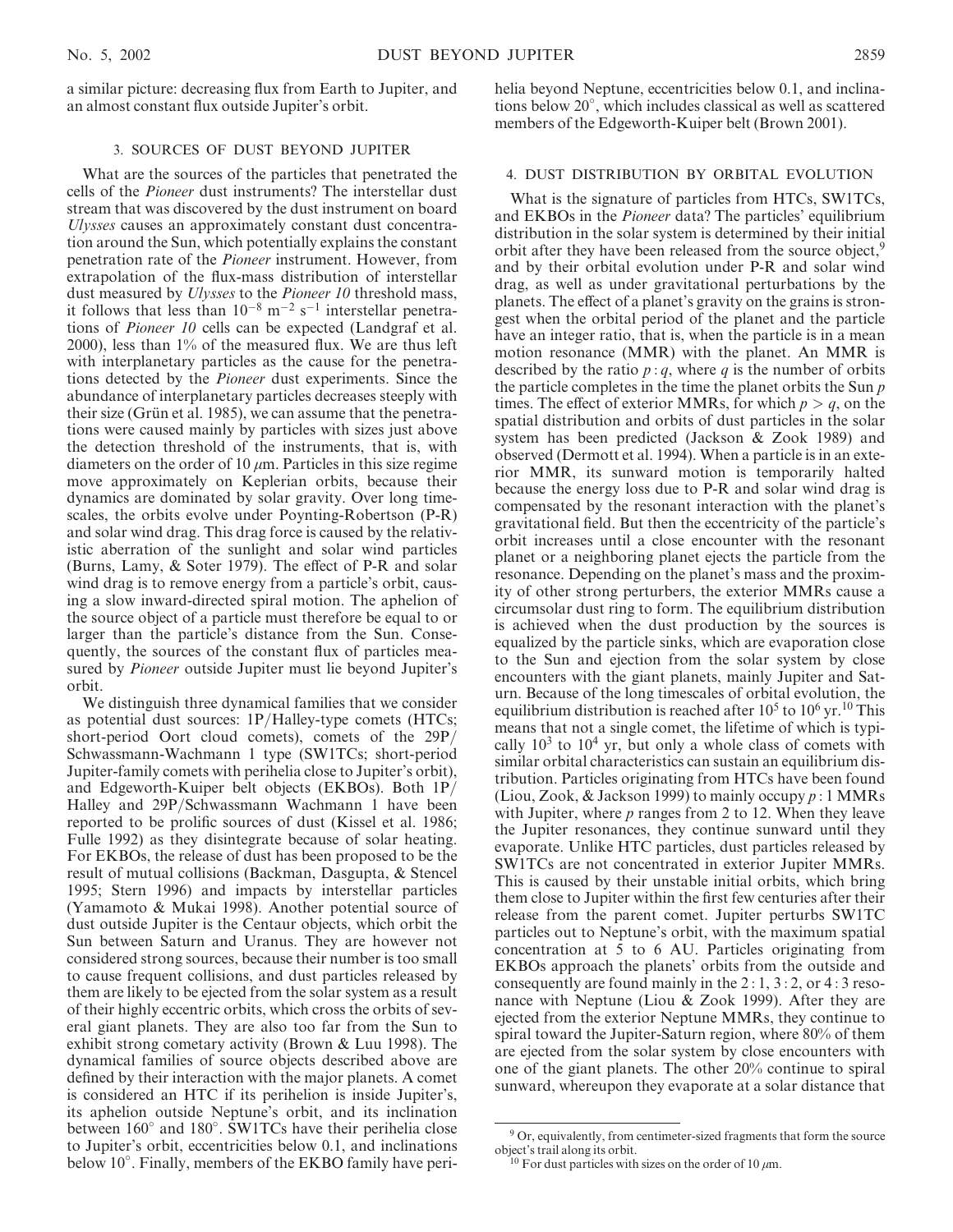depends on their composition. Figure 2a shows the radial profile of the spatial particle concentration in the solar system for particles from HTCs, SW1TCs, and EKBOs.

We have simulated the *Pioneer 10* and 11 measurements along the spacecrafts' orbits by calculating the flux of dust particles from a given source on the target surface of the dust detector at the spacecraft's location, given its attitude and velocity vector, and the local dust concentration and velocity vector. Figures  $2a$  and  $2b$  show the predicted and the measured dust fluxes on the Pioneer 10 and 11 instruments, respectively. Because the average dust production rates of the source objects are unknown, we treated the total amount of dust, that is, the normalization of the radial concentration profile, as a free parameter that was established by a least-squares fit of the predictions to the measured values. On both spacecraft, the penetration flux initially decreased because of the lower dust concentration at larger heliocentric distances. The peak in the penetration flux measured by *Pioneer 10* near the end of 1974, at 6 AU, is well explained with penetrations caused by particles from HTCs and SW1TCs. The peak appears to be even stronger than expected from our calculations. At heliocentric distances of 7 AU and beyond, the constant penetration flux of  $2 \times 10^{-6}$  $m^{-2}$  s<sup>-1</sup> can be explained only if we include a substantial contribution from EKBO particles. At 18 AU, the flux of EKBO particles dominates the other two sources by an order of magnitude. Because the Pioneer 11 dust instrument did not provide much data beyond the Jupiter-Saturn region, the signature from EKBO particles is less dominant. Between Jupiter and Saturn, as well as between Saturn's orbit and a heliocentric distance of 11 AU, the contributions from all three sources are comparable.

### 5. DUST PRODUCTION RATES

The comparison of the measured fluxes with the calculated radial profiles gives us a direct determination of the dust particle production rates. In order to provide the penetration fluxes shown in Figure 2a, HTCs have to produce  $6 \times 10^{11}$ , SW1TCs 3  $\times 10^{11}$ , and EKBOs 2  $\times 10^{14}$  dust particles of size 10  $\mu$ m or larger per second. The production rate in terms of dust mass is given by the integral of the production rate over the grain mass distribution. The integration covers grain masses from the lower sensitivity limit of the *Pioneer 10* instrument of  $10^{-9}$  g to an upper limit of 0.1 g. The lower mass limit of HTC grains is  $10^{-7}$  g, because the high eccentricity of the source object and solar radiation pressure cause them to leave the solar system if they have smaller masses. The upper limit is determined by the requirement that the grains must be distributed by orbital evolution over a large volume in order to contribute to the interplanetary dust flux measured by Pioneer. Only grains with masses of less than 0.1 g move away from their parent bodies' orbits on timescales shorter than the age of the solar system. Assuming a generic collision-type grain mass distribution (Dohnanyi 1972), we find dust mass production rates of  $3 \times 10^5$  g s<sup>-1</sup> for HTCs,  $8 \times 10^4$  g s<sup>-1</sup> for SW1TCs, and  $5 \times 10^7$  g s<sup>-1</sup> for EKBOs.

## 6. DISCUSSION

From in situ measurements (Mazets et al. 1987), as well as remote sensing experiments (Thomas & Keller 1991) close to the comet's perihelion, it was found that 1P/Halley's dust

production rate during its active phase was  $10^7$  g s<sup>-1</sup>. Keeping in mind that comet 1P/Halley has an active period that covers less than 1% of its orbital period, we find that Halley itself produces on average less than  $10^5$  g s<sup>-1</sup>. This means that unless HTCs have been much more active in the past, there must be a significant contribution from other sources, such as short-period Jupiter-family comets, in order to sustain the dust concentration observed by Pioneer 10 between 2 and 5 AU.

The measurements by *Pioneer 10* at heliocentric distances larger than 6 AU provide better constraints on the dust production rate of SW1TCs than on the dust production by HTCs. The high penetration flux measured between 6 and 7 AU cannot be explained with a contribution from HTCs or short-period Jupiter-family comets. From the *Pioneer 10* measurements we find that, on average,  $8 \times 10^4$  g s<sup>-1</sup> of dust have to be generated by SW1TCs. This is considerably lower than the value of  $(6 \pm 3) \times 10^5$  g s<sup>-1</sup> for the current dust production rate found by Fulle (1992) for 29P/Schwassmann-Wachmann 1 itself. This confirms that, because of the proximity of the strong perturber Jupiter, the dwell time of SW1TCs in their peculiar orbits is small compared with their lifetimes. This also means that 29P/Schwassmann-Wachmann 1 itself is able to provide a major fraction of the solar system dust that is currently found between 6 and 8 AU.

Our calculations show that the interplanetary dust environment outside Saturn is dominated by particles originating from EKBOs, unless there is an unexpected significant contribution from Centaur objects or unknown sources. If there were a significant amount of dust from Centaur objects, its spatial density would decrease steeply with increasing heliocentric distances because of the high eccentricity of the Centaurs' orbits. Such a radial distribution would not explain the nearly constant flux observed by Pioneer 10 outside Saturn's orbit. In order to fit the Pioneer 10 detections outside 10 AU, dust has to be produced in the Edgeworth-Kuiper belt at a rate of  $5 \times 10^7$  g s<sup>-1</sup>. Because we assume an equilibrium dust distribution, this value represents the average over the typical dust particle lifetime of  $10<sup>7</sup>$  yr. Estimates of the collisional dust production (Stern 1996) that include fragments up to kilometer size give values of  $10^9$  to  $10^{11}$  g s<sup>-1</sup>. However, the orbits of these large fragments do not evolve under P-R drag into the 10 to 18 AU region. Translating the collisional production rate into the mass range between  $10^{-9}$  and 0.1 g gives a value between  $9 \times 10^5$  and  $3 \times 10^8$  g s<sup>-1</sup>, depending on the surface properties of EKBOs. In addition to the collisional dust production, the production of particles by impacts of interstellar dust grains onto EKBOs has been found to be between  $3 \times 10^5$  and  $3 \times 10^7$  g s<sup>-1</sup> (Yamamoto & Mukai 1998). Thus, the EKBO dust production rate derived from the Pioneer 10 measurements is on the high side of the source models, but well within the theoretical uncertainties, which include the size distribution of Edgeworth-Kuiper belt objects, the impactor flux, and the source objects' surface properties.

#### 7. CONCLUSION

The discussion above shows that we have been able to identify a set of observable dust sources for the Pioneer dust measurements. Unlike the interpretation by Humes (1980), we have used a set of three dynamical families of source